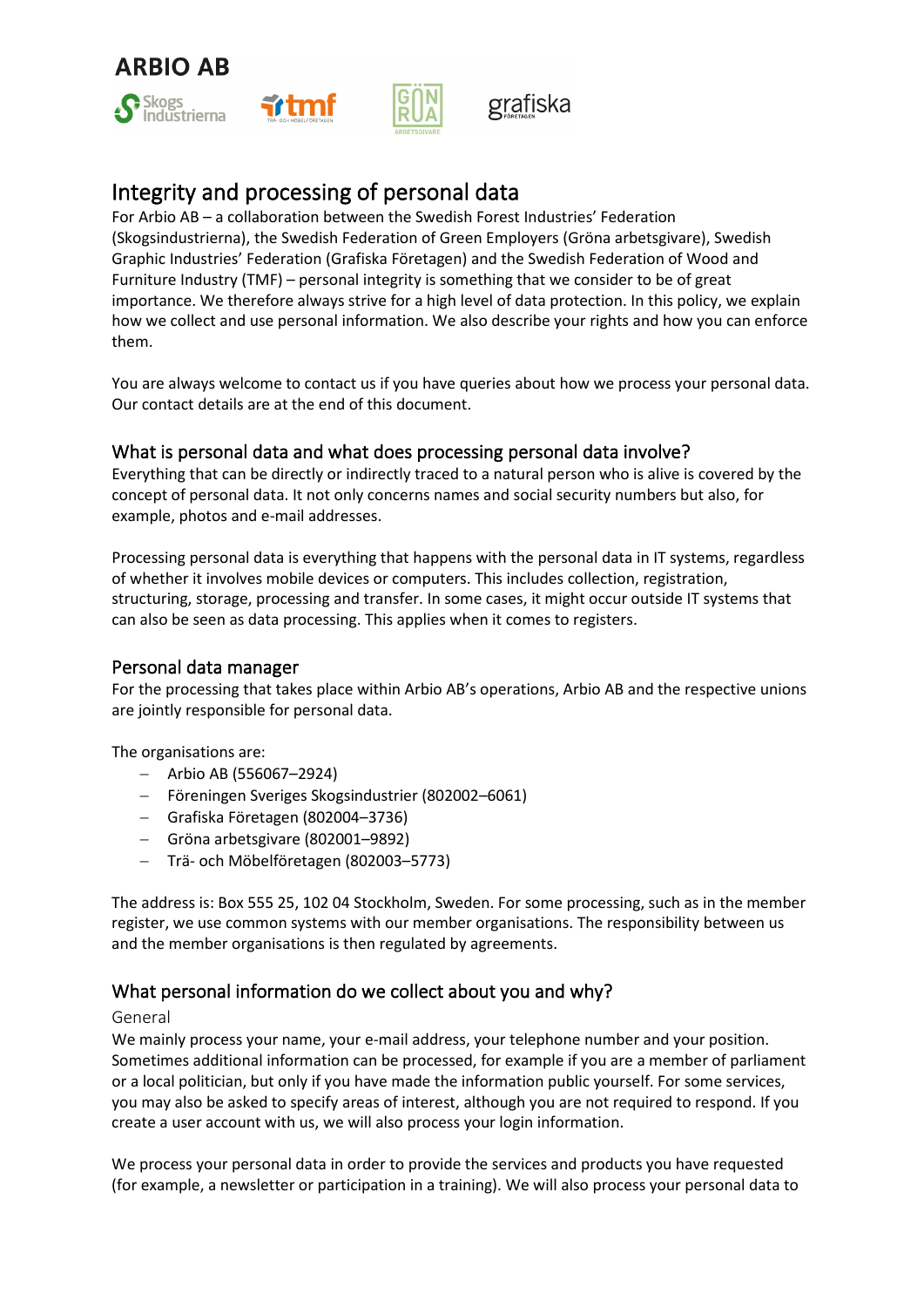nurture and manage our relationship with you and, where applicable, to manage the agreement with you or with your employer. We may also inform you about our courses, events and other things that we believe to be in both your and our interest.

In addition, we may use your personal information to inform you about the products and services that we offer and that may be of interest to you. If you are a professional user, we can also inform you about products and services from our member organisations and partners. If you are a professional user, analysis and processing of the information (including for profiling) that we may take part in as above (such as information in connection with ordering services or products or participation in seminars or activities organised by us) may take place. The purpose is to provide you with more personalised and relevant information.

Arbio AB always processes your personal data in accordance with the applicable legislation. We process your personal data when it is necessary to fulfil an agreement with you or respond to your request for service or when we have another legitimate interest in processing your personal data, such as an interest in marketing our services.

Should Arbio AB processes your personal data for any purpose that requires your consent, we will obtain your consent in advance. Some personal information may be mandatory to provide, for example in order for us to provide a service or fulfil another request from you. This will then be stated when the data is collected.

## For employees in member companies

For employees in member companies, we may also process personal data in other ways than those mentioned above. This is mainly linked to the employer's membership and applies to various contact persons. Contact information may be needed to manage membership and issues related to it. This can involve for example, contact persons for negotiations or tasks regarding membership in various working groups.

#### What sources do we collect personal data from?

The collection of your personal information takes place, for example, when you enter your information in connection with signing up to receive newsletters, attending seminars and other events, ordering services and/or products from us or contacting us. Even when the company you work for applies for and/or is part of a recruitment campaign, information can be collected about people in leading roles at the company. Sometimes we collect information from third parties.

#### Who can we share your personal information with?

#### *Personal data processor*

In some situations, it is necessary for us to hire other parties to be able to carry out our work. This involves, for example, the fact that we use IT suppliers. We regard them as personal data processors.

Arbio AB is responsible for signing agreements with all personal data processors and for providing instructions on how they may process personal data. Of course, we check all personal data processors to ensure that they can provide sufficient guarantees regarding the security and confidentiality of personal data.

When personal data processors are contracted, it is only within the scope we have for data processing ourselves.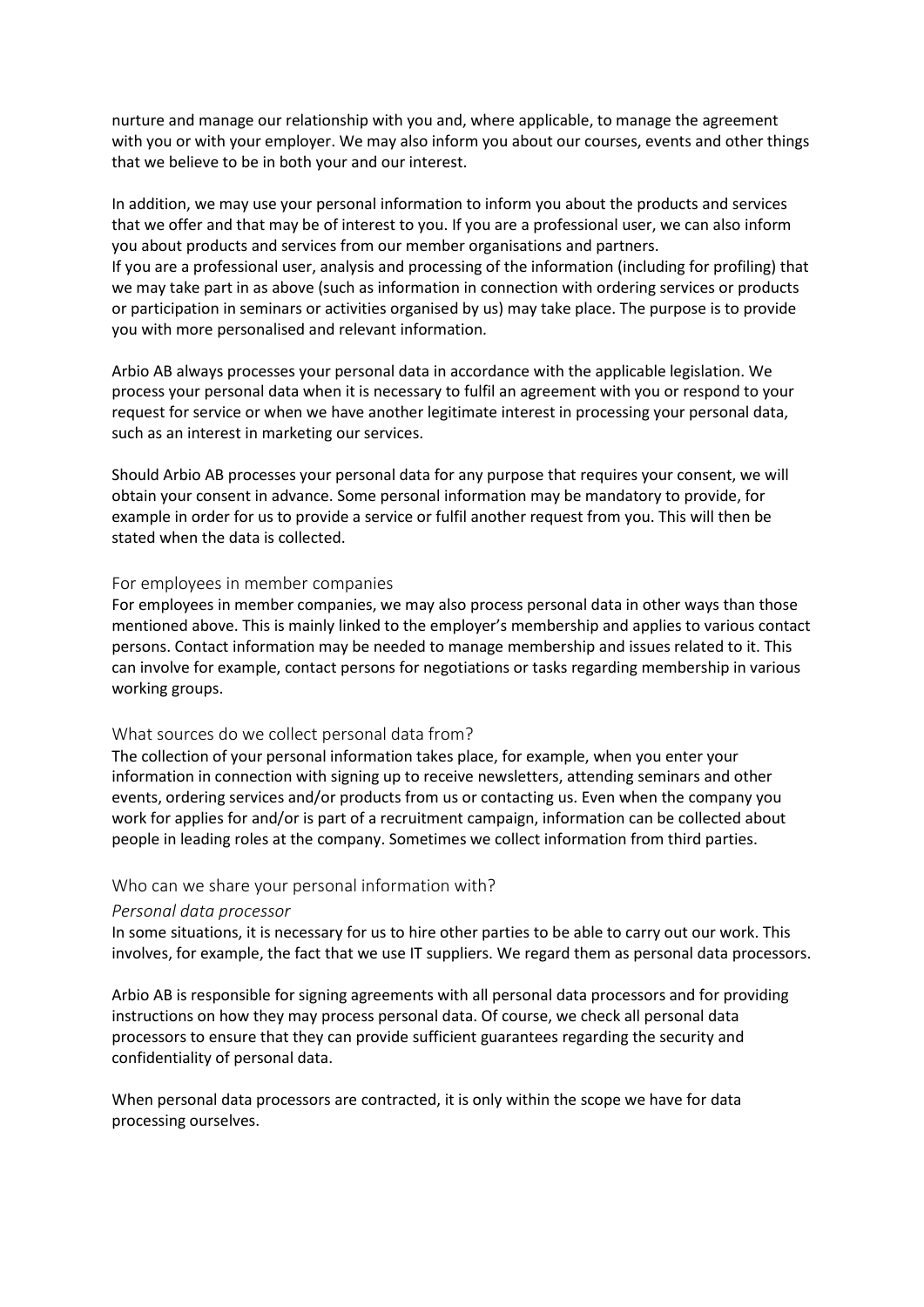## *Actors who are independently responsible for personal data*

We also share your personal data with certain other actors that are independently responsible for personal data. This can include authorities, such as the Swedish Tax Agency, and other member organisations. Some information is also provided for statistical purposes.

When your personal data is shared with an actor that is independently responsible for personal data, that organisation's privacy policy and personal data management apply.

We may also disclose personal information to our member organisations (and their companies) to the extent necessary for collaboration between the organisations to work. Furthermore, we may hire suppliers and partners to perform tasks on behalf of Arbio AB, for example to provide IT services or assist with marketing, analysis or statistics. Conducting these services may mean that these recipients have access to your personal data.

Arbio AB may also disclose personal data to third parties, such as the police or another authority, if it concerns the investigation of a crime or if we are otherwise obliged to disclose such information on the basis of law or authority decisions.

# Where do we process your personal data?

We always strive for your personal data to be processed within the EU/EEA, but sometimes this is not possible.

For certain IT support, the information can be transferred to a country outside the EU/EEA. This applies, for example, if we share your personal data with a personal data processor that, either themselves or through a subcontractor, is based or stores information in a country outside the EU/EEA. As data controllers, we are responsible for taking all reasonable legal, technical and organisational measures to ensure that this processing takes place in accordance with EU/EEA regulations.

When personal data is processed outside the EU/EEA, the level of protection is guaranteed either through a decision by the European Commission that the country in question ensures an adequate level of protection or through the use of so-called appropriate protection measures. This includes 'Privacy Shield', the use of 'Binding Corporate Rules' and various contract solutions. If you would like further information about these protective measures, please feel free to contact us. Standardised model clauses for data transmission, adopted by the European Commission, are also available on the European Commission's website.

# How long do we store your personal information?

We never store your personal information for longer than is necessary for each purpose. We have developed cleaning routines to ensure that personal data is not stored longer than is needed for the specific purpose. How long this is varies depending on the reason for the processing. Due to legislation, certain data needs to be saved for at least seven years, while information on special diets is deleted within a week or so after the event has ended.

## What are your rights as a registrant?

As a registered person, you have a number of rights under the current legislation. For more on how to manage your rights, see the section 'Manage your rights' below. We first list the registered person's rights.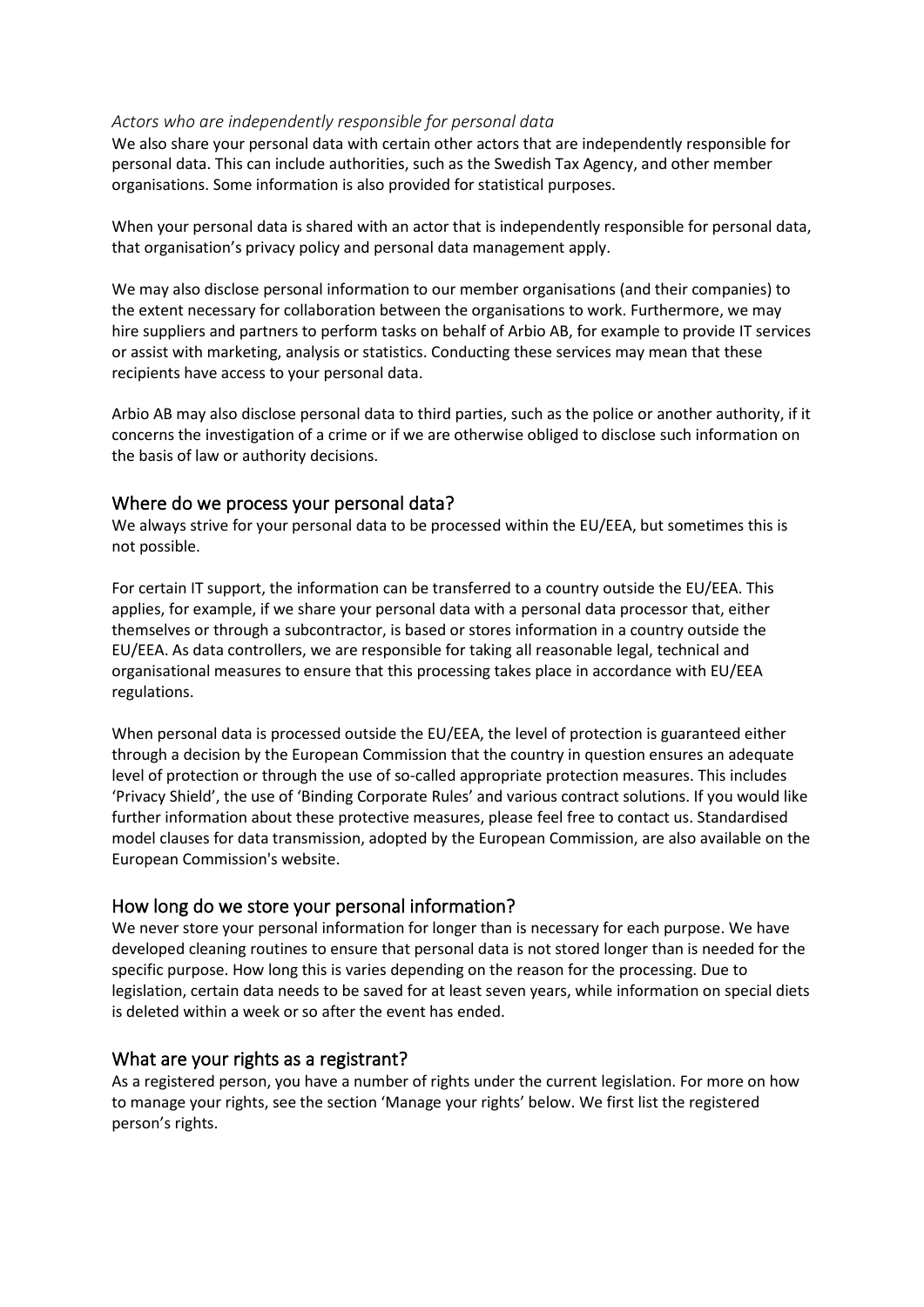## Right to the registered information (right of access)

If you want to know what personal data we process about you, you can request access to the data. When you submit such a request, we may ask some questions to ensure that your request is handled efficiently. We will also take steps to ensure that the information is requested by and provided to the right person.

#### Right to rectification

If you discover that something is wrong, you have the right to request that your personal information be corrected. You can also supplement any incomplete personal information. In some cases, you can make corrections yourself, which we will then inform you about.

## Right to delete

You can request that we delete the personal data we process about you, including if:

- − The data is no longer necessary for the purposes for which it is processed.
- − You object to a balance of interests we have made based on our legitimate interest, where your reason for objection outweighs our legitimate interest.
- − Personal data is processed illegally.
- − Personal data has been collected about a child (under 13 years of age) for whom you have parental responsibility.
- − If the information has been obtained with your consent, but you want to withdraw your consent.

However, we may have the right to deny your request if there are legal obligations that prevent us from immediately deleting certain personal data. It may also be the case that the processing is necessary for us to be able to establish, assert or defend legal claims.

If we are prevented from deleting your personal data, we will block the personal data from being used for purposes other than the purpose that prevents them from being deleted.

#### Right to restriction

You have the right to request that our processing of your personal data be restricted. If you believe that the personal data we process about you is not correct, you can request limited processing during the time we need to check whether the personal data is correct.

If, and when, we no longer require your personal data for the stated purposes, our normal routine is for the data to be deleted. If you need them to be able to establish, assert or defend legal claims, you can request the limited processing of data from us. This means that you can request that we do not delete your data.

If you have objected to a balance of interests of legitimate interest that we have invoked as a legal basis, you can request limited processing for the time we need to check whether our legitimate interests outweigh your interests in having the data deleted.

If the processing has been restricted according to any of the above situations, we may only, in addition to the storage itself, process the data to establish, assert or defend legal claims, to protect someone else's rights or if you have given your consent.